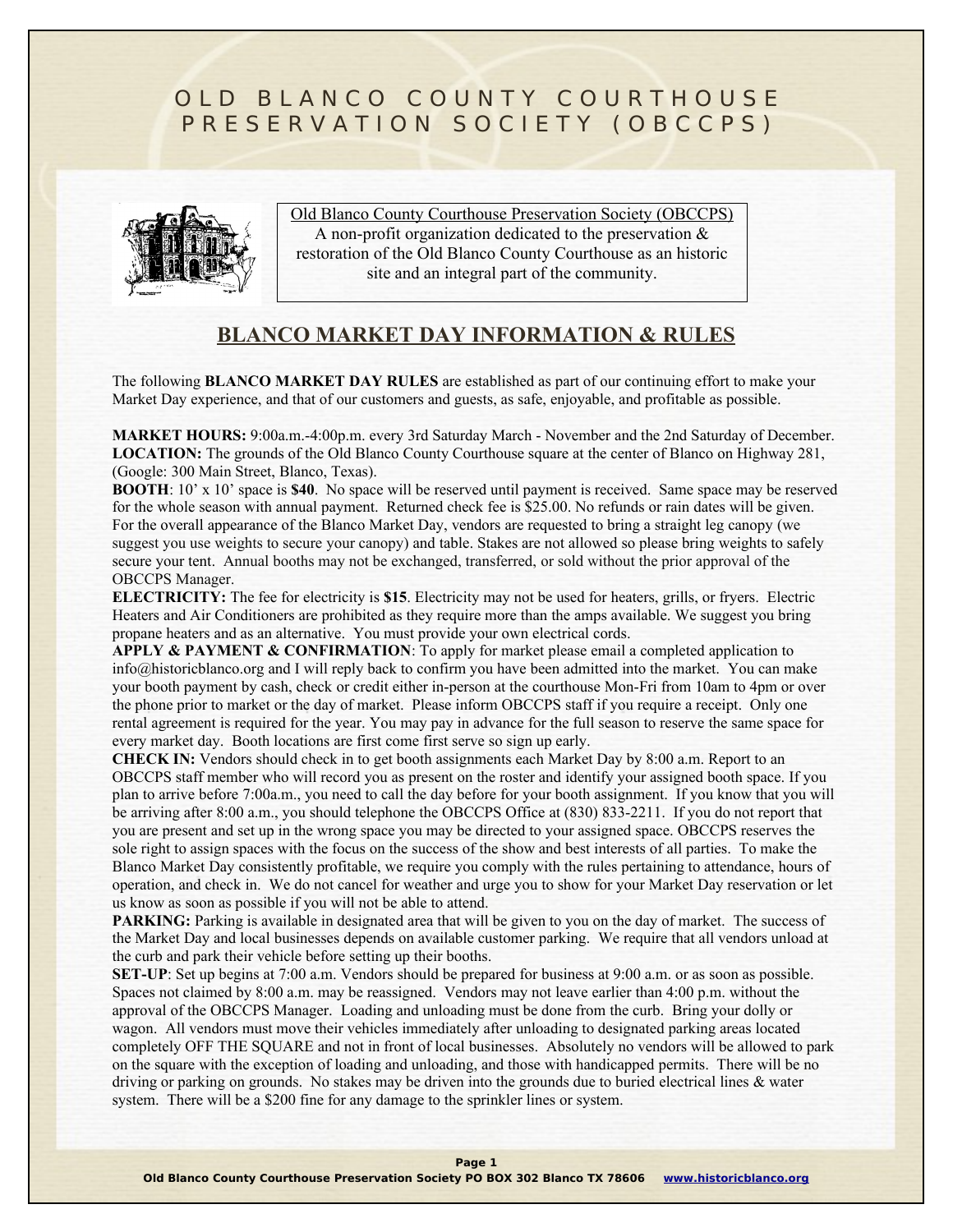## OLD BLANCO COUNTY COURTHOUSE PRESERVATION SOCIETY (OBCCPS)

**TEAR DOWN**: It is your responsibility to ensure that your area is left clean and orderly. Trash containers are available on site. Failure to leave your area clean may result in an additional charge to you for clean-up. Food vendors please pick up trash created as a result of your sales. If you use zip ties at your booth, please DO NOT throw them on the ground. If we must clean up your space after Market Day, you will NOT be allowed back. If the trashcans that are set out become too full, there are more trashcans on the SOUTH side of the building near the street. Please do NOT leave your trash for us to pick up.

**PRODUCT SALES GUIDELINES:** OBCCPS is solely responsible for determining whether or not the products sold are appropriate for this Market. The primary objective of the Market is to attract vendors who sell handmade products, plants, food, unique items, arts and crafts. Vendors are required to list on their booth application the specific products to be sold. Vendors must obtain any certificates and/or licenses for products or services that are required by the State of Texas or other authorities.

**PHOTOGRAPHY:** Vendors agree to allow use of video and photography taken by OBCCPS staff at the event for promotional purposes. Any photos taken by OBCCPS staff are the property of OBCCPS.

**RESTRICTIONS:** No parking or selling out of RVs, flat bed trailers, or vans. No items in bad taste or causing excessive litter. No unduly loud music or loud generators. OBCCPS has sole discretion to determine acceptable level of noise and/or items acceptable to sell. No selling of alcohol without OBCCPS permission. The Old Blanco County Courthouse grounds are non-smoking. There is a designated smoking area on the south side of the Courthouse. Vendors cannot display or sell guns that are in violation of Federal or State laws. Displayed guns must have open breeches or clip/magazine removed, as appropriate. Absolutely no ammunition allowed. No fireworks or explosive charges may be brought onto courthouse grounds. NO OPEN FIRES ARE ALLOWED. No visual or written pornographic materials, or other creations or images which, in the sole opinion of the OBCCPS, is objectionable, may be sold or exhibited. No live animals are to be sold. Pets on leashes are allowed on the grounds. Owners must clean up after their animal.

**SAFETY & SECURITY:** Always exercise appropriate safety measures, and report any hazard, unsafe condition or security concern to OBCCPS staff working during Market Day. OBCCPS cannot, and will not, assume responsibility for your property on the grounds before, during or after Market Day. Please keep merchandise, displays and cords out of the walkways. Please keep all monies and personal items secured.

**COVID POLICY:** Masks are NOT required at the Blanco Market Day. Please have sanitizer at your booth and gloves if sampling. Please stay home if you are sick or have been exposed to Covid-19.

**ADVERTISING:** Signs advertising your products, booth, or special sales event cannot be posted anywhere in the courthouse or on the grounds except within the boundaries of your booth space or in common spaces designated for vendor advertising by the OBCCPS.

**TEXAS SALES TAX PERMIT**: All vendors must provide OBCCPS a copy of Texas Sales Tax Permit or a letter of exemption from the Comptroller's Office prior to the assignment of a booth. Vendors will be responsible for collecting Texas Sales Tax on all sales made during the market. You must possess a current, *Texas Sales and Tax Permit*, and have it with you at your booth during hours of Market Day operation. All food vendors must have the proper permitting if needed.

#### **CONTACT:**

Noël Ketay (Courthouse Director) Office hours: Monday-Friday 10am-4pm Office phone: (830) 833-2211 Email: [info@historicblanco.org](mailto:info@historicblanco.org) Mailing address: PO Box 302 Blanco, TX 78606 Website: [www.historicblanco.org](http://www.historicblanco.org/)

Please circle what dates you signed up for your record keeping:

| <b>March 19, 2022</b>  | <b>April 16, 2022</b> | May 21, 2022            | <b>June 18, 2022</b> | <b>July 16, 2022</b>                          |
|------------------------|-----------------------|-------------------------|----------------------|-----------------------------------------------|
| <b>August 20, 2022</b> | Sept. 17, 2022        | <b>October 15, 2022</b> | Nov. 19, 2022        | <b>December 10, 2022</b><br>*Second Saturday* |

**Page 2**

**Old Blanco County Courthouse Preservation Society PO Box 302 Blanco**, **TX [www.historicblanco.org](http://www.historicblanco.org/)**